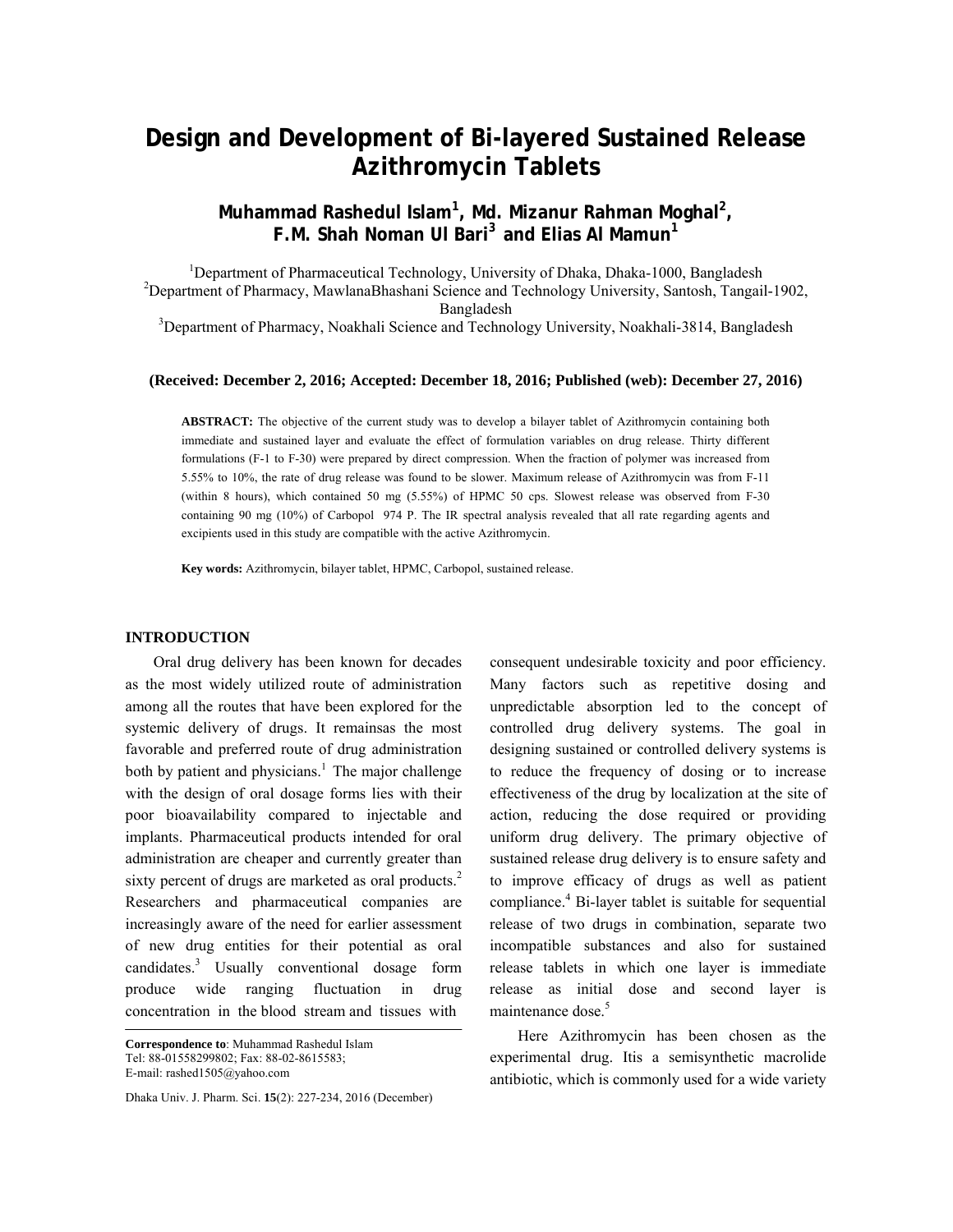of mild-to-moderate bacterial infections. Azithromycin is used to treat or prevent certain bacterial infections, most often those causing middle ear infections, strep throat, pneumonia, typhoid, and sinusitis.<sup>6</sup>

 The present research work was undertaken with the aim to formulate bilayer tablets of Azithromycin through its incorporation of an oral dosage form by using a simple and easy-to-scale-up formulation strategy.

#### **MATERIALS AND METHODS**

 **General experimental procedures.** Azithromycin was kindly provided by Eskayef Bangladesh Limited as a gift sample. Different grades of HPMC were collected from Colorcon Limited, India. Microcrystalline cellulose (Avicel PH 102), Lactose, Carbopol 934P and Carbopol 974P, Providone K 30 and Magnesium stearate were kind gifts from Nipa Pharmaceuticals Limited, Dhaka. Potassium dihydrogen phosphate, HCl (37%) of Merck (Germany) and purified water from our Research laboratory were used. Among the instruments and machineries, vernier caliper of Erweka (Germany), Shimadzu UV Spectrophotometer (Japan), hardness tester and dissolution tester were from Erweka (Germany), Pharmatest disintegration tester (Germany), mini drum blender of Cadmach Machinery (India), friability tester of Logan (USA), Hanna pH meter (Portugal), stainless steel sieve (Bangladesh) and Manesty 16 station compression machine (England) were used.

 **Preparation of bilayer tablets of Azithromycin.** For layer I of Azithromycin immediate release tablet preparation,the active drug was weighed and placed into mortar and pestle for mixing. Then all materials were properly mixed for five minutes in one way direction. A coloring agent was used in this mixer for differentiation between the immediate and sustained layer. Then lubricant was added and mixed for two minutes and then placed for compression (Table 1).

 Azithromycin sustained release layer were prepared by wet granulation method.<sup>7-8</sup> The active ingredient, HPMC K4M and microcrystalline cellulose were passed through mesh # 40 and were mixed homogenously. Providone K30 was added as a binder to the above blend and was mixed to get a final coherent mass. Obtained coherent mass was passed through mesh #20 to get desired granules. The granules were primarily air dried and were finally dried at 50°C until a constant loss on drying (LOD) reaches 3-4%, analyzed by moisture analyzer. The whole blend of dried granules was lubricated and homogenously mixed by magnesium stearate and talc.

**Table 1. Formulation of immediate release Azithromycin layer.** 

| Ingredients                   | Amount (mg) |
|-------------------------------|-------------|
| Azithromycin                  | 400         |
| Microcrystalline cellulose    | 96.4        |
| Providone K 30                | 15.6        |
| Mg stearate                   | 4.4         |
| Purified talc                 | 5.6         |
| Spectrocolquinoline yellow LK | 8.6         |
| Total=                        | 525         |

 The bi-layered tablet compression was achieved using 8.00 mm flat punch on a 12-station rotary tablet machine. The sustained release Azithromycin granules were introduced first into the die cavity and a light pre-compression was imparted so that the layer gets uniformly distributed in the die cavity doesn't mix up with the other layer. Further, immediate release layer blend was added above the previously light pre-compressed sustained release layer and final compression was carried out with optimum compression force.<sup>9-10</sup>

 To evaluate the formulation variables on the release rate of bilayer tablets of Azithromycin, formulations were prepared by using six different polymers i.e. HPMC K4M (F1 to F5) and HPMC K15M (F6 to F10) in table 2, HPMC 50cps (F11 to F15) and HPMC 100cps (F16 to F20) in table 3, Carbopol 934P (F21 to F25) and Carbopol 974P (F26 to F30) in table 4, as hydrophilic polymers. All the preparations were then stored in airtight containers at room for further study.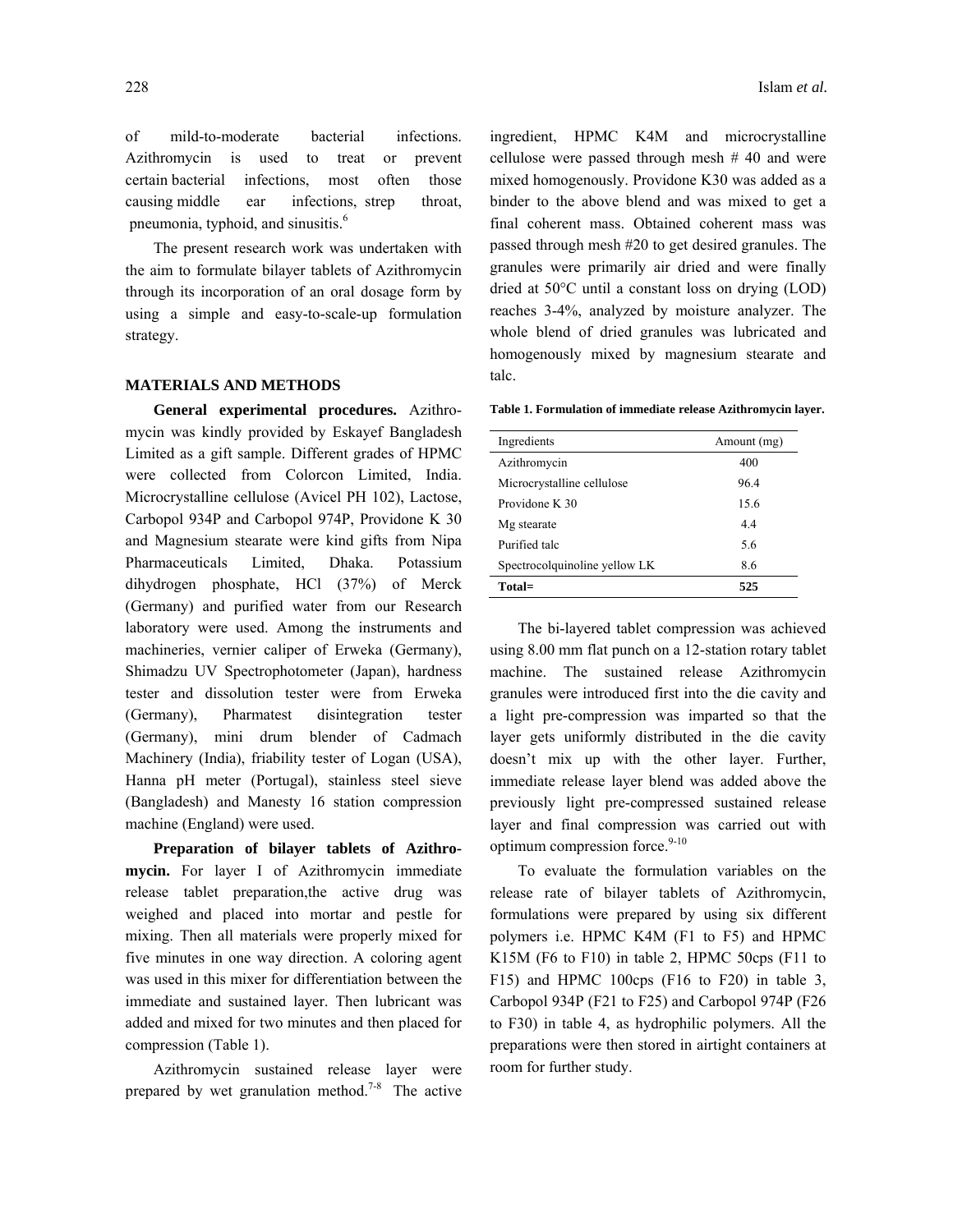**Evaluation of physical properties of the prepared tablets.** All prepared bilayer tablets were evaluated for its uniformity of weight, hardness, friability and thickness according to official methods. The weight variation was determined by taking 20 tablets selected randomly using an electronic balance. Tablet thickness was measured by vernier caliper. Tablet hardness was determined for 10 tablets using a Monsanto tablet hardness tester. Friability was

determined by testing 10 tablets in a friability tester for 4 minutes at 25 rpm.

 In the present experiment, the flow properties of the excipients have been evaluated. Bulk density, tapped density, Carr's compressibility index and Hausner's ratio have been calculated and presented in table 1. It was found that all the individual excipients and the mixture had the flow parameters within the range allowing desirable flow property

|  |  |  | Table 2. Formulation of sustained release Azithromycin layer containing HPMC K4M and 15M. |
|--|--|--|-------------------------------------------------------------------------------------------|
|  |  |  |                                                                                           |

| Ingredients                   | Formulation code |              |              |              |                |                |              |          |                |              |  |  |
|-------------------------------|------------------|--------------|--------------|--------------|----------------|----------------|--------------|----------|----------------|--------------|--|--|
| (mg/tab)                      | F1               | F2           | F3           | F4           | F <sub>5</sub> | F <sub>6</sub> | F7           | F8       | F <sub>9</sub> | F10          |  |  |
| Azithromycin                  | 250              | 250          | 250          | 250          | 250            | 250            | 250          | 250      | 250            | 250          |  |  |
| <b>HPMC K4M</b>               | 50               | 60           | 70           | 80           | 90             | $\mathbf{0}$   | $\mathbf{0}$ | $\theta$ | $\mathbf{0}$   | $\mathbf{0}$ |  |  |
| <b>HPMC K15M</b>              | $\boldsymbol{0}$ | $\mathbf{0}$ | $\mathbf{0}$ | $\mathbf{0}$ | $\mathbf{0}$   | 50             | 60           | 70       | 80             | 90           |  |  |
| Microcrystalline<br>cellulose | 60               | 50           | 40           | 30           | 20             | 60             | 50           | 40       | 30             | 20           |  |  |
| Providone K30                 | 9                | 9            | 9            | 9            | 9              | 9              | 9            | 9        | 9              | 9            |  |  |
| Mg stearate                   | 2.5              | 2.5          | 2.5          | 2.5          | 2.5            | 2.5            | 2.5          | 2.5      | 2.5            | 2.5          |  |  |
| Purified talc                 | 3.5              | 3.5          | 3.5          | 3.5          | 3.5            | 3.5            | 3.5          | 3.5      | 3.5            | 3.5          |  |  |
| Total=                        | 375              | 375          | 375          | 375          | 375            | 375            | 375          | 375      | 375            | 375          |  |  |

**Table 3. Formulation of sustained release Azithromycin layer containing HPMC 50 cps and HPMC 100 cps.** 

| Ingredients (mg/tab)       | Formulation code |              |          |          |          |              |              |              |              |              |
|----------------------------|------------------|--------------|----------|----------|----------|--------------|--------------|--------------|--------------|--------------|
|                            | F11              | F12          | F13      | F14      | F15      | F16          | F17          | F18          | F19          | F20          |
| Azithromycin               | 250              | 250          | 250      | 250      | 250      | 250          | 250          | 250          | 250          | 250          |
| HPMC 50 cps                | 50               | 60           | 70       | 80       | 90       | $\mathbf{0}$ | $\mathbf{0}$ | $\mathbf{0}$ | $\mathbf{0}$ | $\mathbf{0}$ |
| HPMC 100 cps               | $\mathbf{0}$     | $\mathbf{0}$ | $\theta$ | $\theta$ | $\Omega$ | 50           | 60           | 70           | 80           | 90           |
| Microcrystalline cellulose | 60               | 50           | 40       | 30       | 20       | 60           | 50           | 40           | 30           | 20           |
| Providone K30              | 9                | 9            | 9        | 9        | 9        | 9            | 9            | 9            | 9            | 9            |
| Mg stearate                | 2.5              | 2.5          | 2.5      | 2.5      | 2.5      | 2.5          | 2.5          | 2.5          | 2.5          | 2.5          |
| Purified talc              | 3.5              | 3.5          | 3.5      | 3.5      | 3.5      | 3.5          | 3.5          | 3.5          | 3.5          | 3.5          |
| Total=                     | 375              | 375          | 375      | 375      | 375      | 375          | 375          | 375          | 375          | 375          |

**Table 4. Formulation of sustained release Azithromycin layer containing Carbopol 934 P and Carbopol 974 P.** 

| Ingredients (mg/tab)       | Formulation code |              |              |                 |          |                 |          |                  |                 |                  |
|----------------------------|------------------|--------------|--------------|-----------------|----------|-----------------|----------|------------------|-----------------|------------------|
|                            | F21              | F22          | F23          | F <sub>24</sub> | F25      | F <sub>26</sub> | F27      | F <sub>28</sub>  | F <sub>29</sub> | F30              |
| Azithromycin               | 250              | 250          | 250          | 250             | 250      | 250             | 250      | 250              | 250             | 250              |
| Carbopol 934 P             | 50               | 60           | 70           | 80              | 90       | $\mathbf{0}$    | $\theta$ | $\boldsymbol{0}$ | $\mathbf{0}$    | $\boldsymbol{0}$ |
| Carbipol 974 P             | 0                | $\mathbf{0}$ | $\mathbf{0}$ | $\theta$        | $\theta$ | 50              | 60       | 70               | 80              | 90               |
| Microcrystalline cellulose | 60               | 50           | 40           | 30              | 20       | 60              | 50       | 40               | 30              | 20               |
| Providone K30              | 9                | 9            | 9            | 9               | 9        | 9               | 9        | 9                | 9               | 9                |
| Mg stearate                | 2.5              | 2.5          | 2.5          | 2.5             | 2.5      | 2.5             | 2.5      | 2.5              | 2.5             | 2.5              |
| Purified talc              | 3.5              | 3.5          | 3.5          | 3.5             | 3.5      | 3.5             | 3.5      | 3.5              | 3.5             | 3.5              |
| Total=                     | 375              | 375          | 375          | 375             | 375      | 375             | 375      | 375              | 375             | 375              |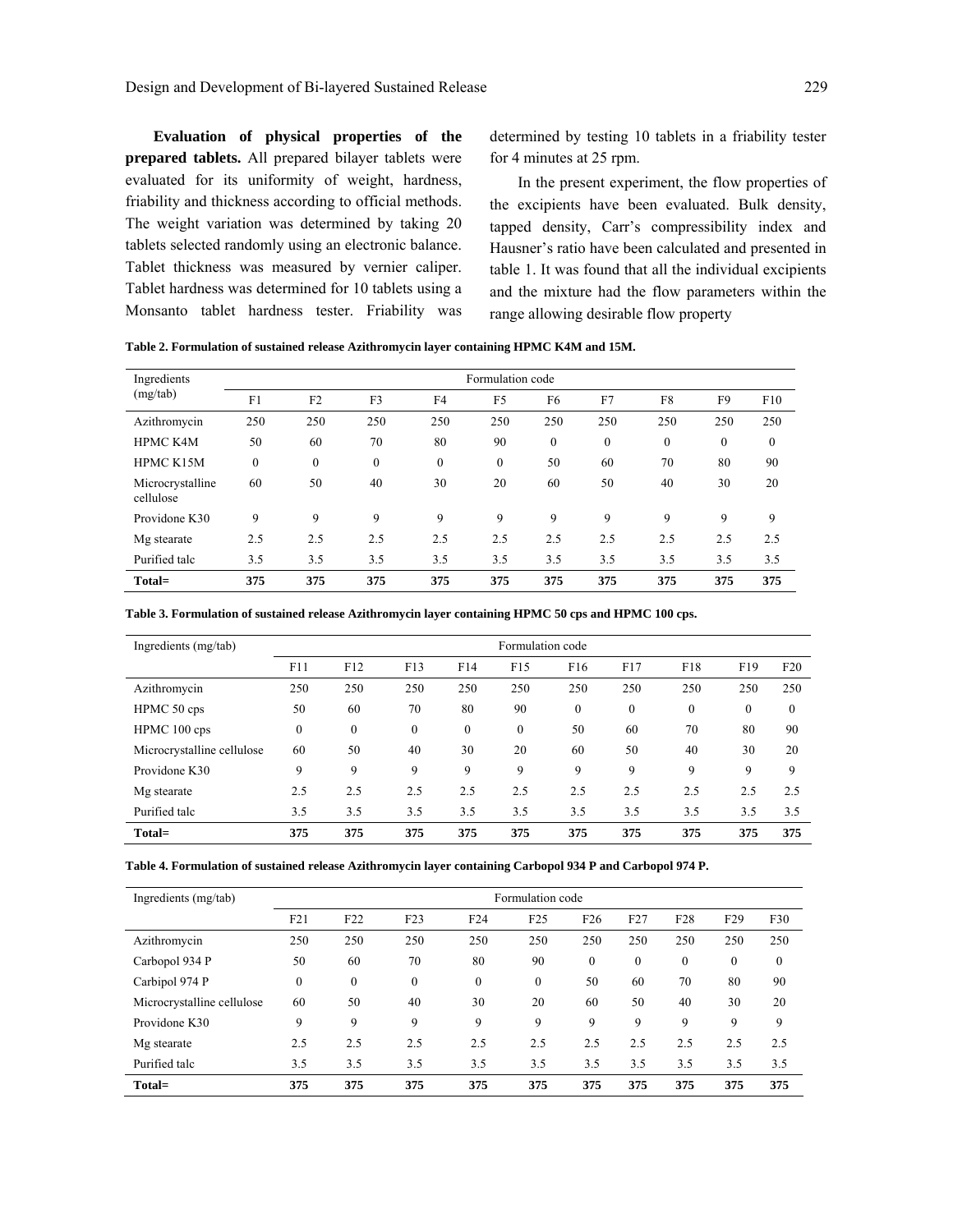**Measurement of physical properties of the prepared tablets.** 

 **Bulk density.** Apparent bulk density (Db) was determined by pouring the blend into a graduated cylinder. The bulk volume  $(V<sub>b</sub>)$  and weight of the powder (W) was determined.<sup>7</sup> The bulk density (Db) was calculated using following formula:

#### $Db = W/V_b$

 **Tapped density.** The measuring cylinder containing a known mass of blend (W) was tapped for a fixed time (100 tapping). The minimum volume  $(V<sub>t</sub>)$  occupied in the cylinder and weight of the blend (W) was measured. $8$  The tapped density (Dt) was calculated using the formula,  $Dt = W/V_t$ .

 **Carr's compressibility index and Hausner's ratio.** The Carr's compressibility index (also called as Carr's Consolidation index or Carr's Index) and Hausner's ratio can be calculated from the measured values of tapped density (Dt) and bulk density (Db), as follows $9,10$ :

Carr's compressibility index =  $(Dt - Db)/Dt \times 100$ 

#### Hausner's ratio = Dt/Db

 *Angle of repose:* Angle of repose was determined using funnel method. The blend was poured through a funnel that can be raised vertically until a maximum cone height (h) was obtained.<sup>11</sup> Radius of the heap (r) was measured and angle of repose  $(θ)$  was calculated using the following formula,  $\theta = \tan^{-1} (\frac{h}{r})$ .

 *In vitro* **release studies of Azythromycin from the prepared tablets.** The release rate of Azithromycin from tablets was determined using USP Type II (Rotating paddle method) dissolution testing apparatus. According to USP XXIII, the dissolution test was performed using 900 ml of phosphate buffer as dissolution medium at  $37 \pm$ 0.5°Cand 100 rpm. A sample of 10 ml was withdrawn from the dissolution apparatus at predetermined time intervals of  $0.30<sup>th</sup>$  hour,  $1<sup>st</sup>$  hour,  $2<sup>rd</sup>$  hour, 4th hour,  $5^{th}$  hour,  $6^{th}$  hour,  $7^{th}$  hour and  $8^{th}$  hour. The same volume of dissolution medium is replaced to maintain sink condition. Samples withdrawn were filtered through 0.45 µm membrane filter and

suitably diluted with phosphate buffer. Absorbance of these solutions was measured at 226 nm using a UV-1800 SHIMADZU UV spectrophotometer. Cumulative percentage of drug release was calculated using an equation obtained from a standard curve. Dissolution rate was studied for all designed formulation.

 **Drug-excipient compatibility studies.** The compatibility of drug with their respective excipients was studied by FT-IR spectroscopy. The IR spectra of both the drugs and the mixture of their excipients and their bilayer tablets were analyzed between wave numbers 4000 to  $700 \text{cm}^{-1}$  (Figure 1).





 **Statistical analysis.** In this study, one-way analysis of variance (ANOVA) (performed at 5% significance level using SPSS, version 16.0) was used to compare the difference of dissolution profiles of the test matrix tablets.

#### **RESULTS AND DISCUSSION**

 In the present study, thirty different formulations of bilayer tablets of Azithromycin were prepared by using six different polymers of HPMC K4M, HPMC K15M, Carbopol 934P, Carbopol 974P, HPMC 50cps and HPMC 100cps at the concentration of 5.55%, 6.66%, 7.77%, 8.88% and 10% as rate retarding agent.

 **Analysis of physical properties.** To evaluate the physical properties of the prepared tablets, we have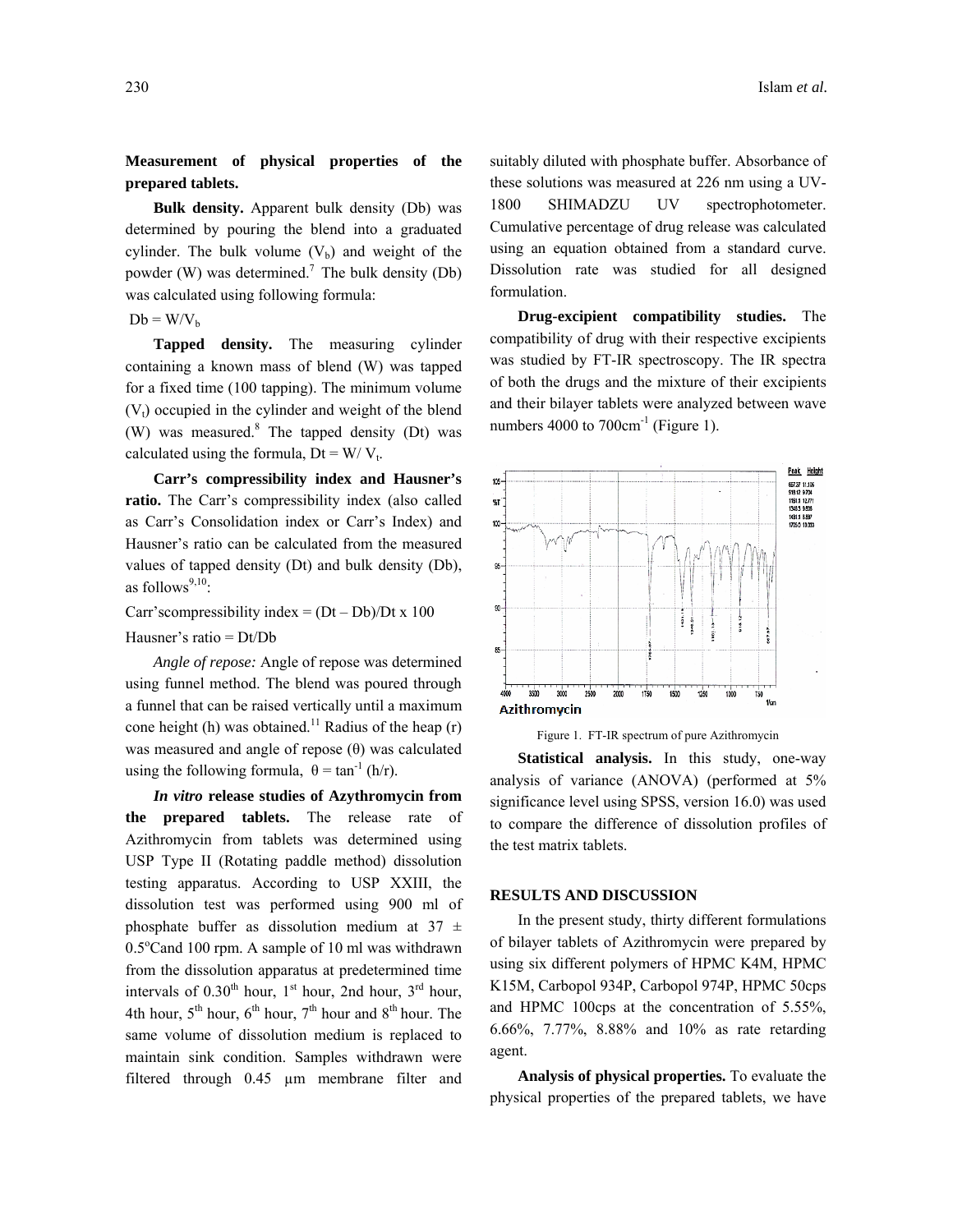determined the average weight, thickness, diameter, hardness and percent of friability of the HPMCK4M, HPMC K15M, Carbopol 934P, Carbopol 974P, HPMC 50cps and HPMC 100cps containing matrix tablets of Azithromycin (Table 5). We observed that the prepared Azithromycin tablets followed and met all the criteria specified in the monograph (Table 5).

 **Analysis of flow properties.** In the present

been evaluated. Bulk density, tapped density, Carr's compressibility index and Hausner's ratio have been calculated and presented in table 6. It was found that all the individual excipients and the mixture had the flow parameters within the range allowing desirable flow property.

| experiment, the flow properties of the excipients have |  |  |  |
|--------------------------------------------------------|--|--|--|

**Table 5. Physical properties of Azithromycin bilayer tablets.** 

| Formulation | Average weight<br>$(mg)^*$ | Average<br>thickness (mm)* | Average<br>diameter (mm)* | Average<br>hardness $(kgf)^*$ | Friability<br>$(\%)$ |
|-------------|----------------------------|----------------------------|---------------------------|-------------------------------|----------------------|
| $F-1$       | $901.33 \pm 4.23$          | $7.11 \pm 0.04$            | $18.23 \pm 0.02$          | $15.17 \pm 1.25$              | 0.39                 |
| $F-2$       | $902.03 \pm 5.33$          | $7.12 \pm 0.03$            | $18.23 \pm 0.01$          | $15.58 \pm 1.86$              | 0.11                 |
| $F-3$       | $901.5 \pm 3.94$           | $7.14 \pm 0.04$            | $18.22 \pm 0.02$          | $15.88 \pm 1.96$              | 0.12                 |
| $F-4$       | $901.83 \pm 4.07$          | $7.11 \pm 0.02$            | $18.23 \pm 0.02$          | $15.83 \pm 1.63$              | 0.42                 |
| $F-5$       | $898.33 \pm 5.72$          | $7.13 \pm 0.03$            | $18.23 \pm 0.02$          | $15.93 \pm 1.1$               | 0.13                 |
| F-6         | $901.83 \pm 3.82$          | $7.12 \pm 0.04$            | $18.24 \pm 0.01$          | $15.33 \pm 1.78$              | 0.05                 |
| $F-7$       | $901.33 \pm 4.08$          | $7.14 \pm 0.04$            | $18.23 \pm 0.02$          | $15.87 \pm 1.74$              | 0.33                 |
| $F-8$       | $901.24 \pm 4.42$          | $7.13 \pm 0.04$            | $18.23 \pm 0.02$          | $15.62 \pm 0.94$              | 0.38                 |
| $F-9$       | $902.68 \pm 3.79$          | $7.13 \pm 0.03$            | $18.22 \pm 0.01$          | $15.95 \pm 1.17$              | 0.11                 |
| $F-10$      | $900.33 \pm 3.93$          | $7.13 \pm 0.02$            | $18.23 \pm 0.01$          | $15.75 \pm 1.26$              | 0.18                 |
| $F-11$      | $901.67 \pm 4.08$          | $7.13 \pm 0.04$            | $18.23 \pm 0.02$          | $15.95 \pm 1.54$              | 0.23                 |
| $F-12$      | $898.33 \pm 1.75$          | $7.12 \pm 0.03$            | $18.23 \pm 0.02$          | $15.83 \pm 1.31$              | 0.25                 |
| $F-13$      | $900.89 \pm 3.69$          | $7.13 \pm 0.03$            | $18.23 \pm 0.02$          | $16.05 \pm 1.17$              | 0.22                 |
| $F-14$      | $899.21 \pm 5.4$           | $7.12 \pm 0.05$            | $18.23 \pm 0.01$          | $15.97 \pm 1.55$              | 0.22                 |
| $F-15$      | $898.5 \pm 4.51$           | $7.14 \pm 0.03$            | $18.24 \pm 0.01$          | $16.25 \pm 1.75$              | 0.19                 |
| $F-16$      | $900.67 \pm 3.69$          | $7.13 \pm 0.04$            | $18.23 \pm 0.02$          | $16 \pm 1.23$                 | 0.33                 |
| $F-17$      | $899.78 \pm 4.73$          | $7.11 \pm 0.04$            | $18.24 \pm 0.02$          | $16.25 \pm 1.69$              | 0.36                 |
| $F-18$      | $898.67 \pm 1.63$          | $7.14 \pm 0.03$            | $18.23 \pm 0.02$          | $15.13 \pm 0.74$              | 0.22                 |
| $F-19$      | $901.39 \pm 4.24$          | $7.12 \pm 0.04$            | $18.23 \pm 0.01$          | $16.77 \pm 1.21$              | 0.19                 |
| $F-20$      | $900.33 \pm 2.94$          | $7.12 \pm 0.02$            | $18.23 \pm 0.02$          | $15.7 \pm 0.99$               | 0.22                 |
| $F-21$      | $898.24 \pm 5.44$          | $7.13 \pm 0.05$            | $18.23 \pm 0.02$          | $16.63 \pm 1.33$              | 0.37                 |
| $F-22$      | $901.50 \pm 4.64$          | $7.14 \pm 0.05$            | $18.23 \pm 0.02$          | $16.07 \pm 1.22$              | 0.35                 |
| $F-23$      | $900.69 \pm 4.43$          | $7.12 \pm 0.05$            | $18.23 \pm 0.02$          | $15.85 \pm 1.38$              | 0.21                 |
| $F-24$      | $901.87 \pm 4.38$          | $7.12 \pm 0.02$            | $18.24 \pm 0.02$          | $16.2 \pm 1.66$               | 0.25                 |
| $F-25$      | $901.17 \pm 4.12$          | $7.11 \pm 0.01$            | $18.24 \pm 0.02$          | $15.92 \pm 1.55$              | 0.16                 |
| $F-26$      | $900.33 \pm 4.51$          | $7.12 \pm 0.02$            | $18.24 \pm 0.02$          | $16.23 \pm 1.02$              | 0.13                 |
| $F-27$      | $900.67 \pm 4.08$          | $7.13 \pm 0.02$            | $18.23 \pm 0.02$          | $15.97 \pm 1.69$              | 0.17                 |
| $F-28$      | $898.83 \pm 4.79$          | $7.12 \pm 0.03$            | $18.23 \pm 0.02$          | $16.43 \pm 1.18$              | 0.32                 |
| $F-29$      | $900.17 \pm 3.43$          | $7.14 \pm 0.03$            | $18.24 \pm 0.02$          | $15.97 \pm 1.69$              | 0.25                 |
| $F-30$      | $902.97 \pm 3.69$          | $7.11 \pm 0.02$            | $18.23 \pm 0.01$          | $16.58 \pm 1.32$              | 0.29                 |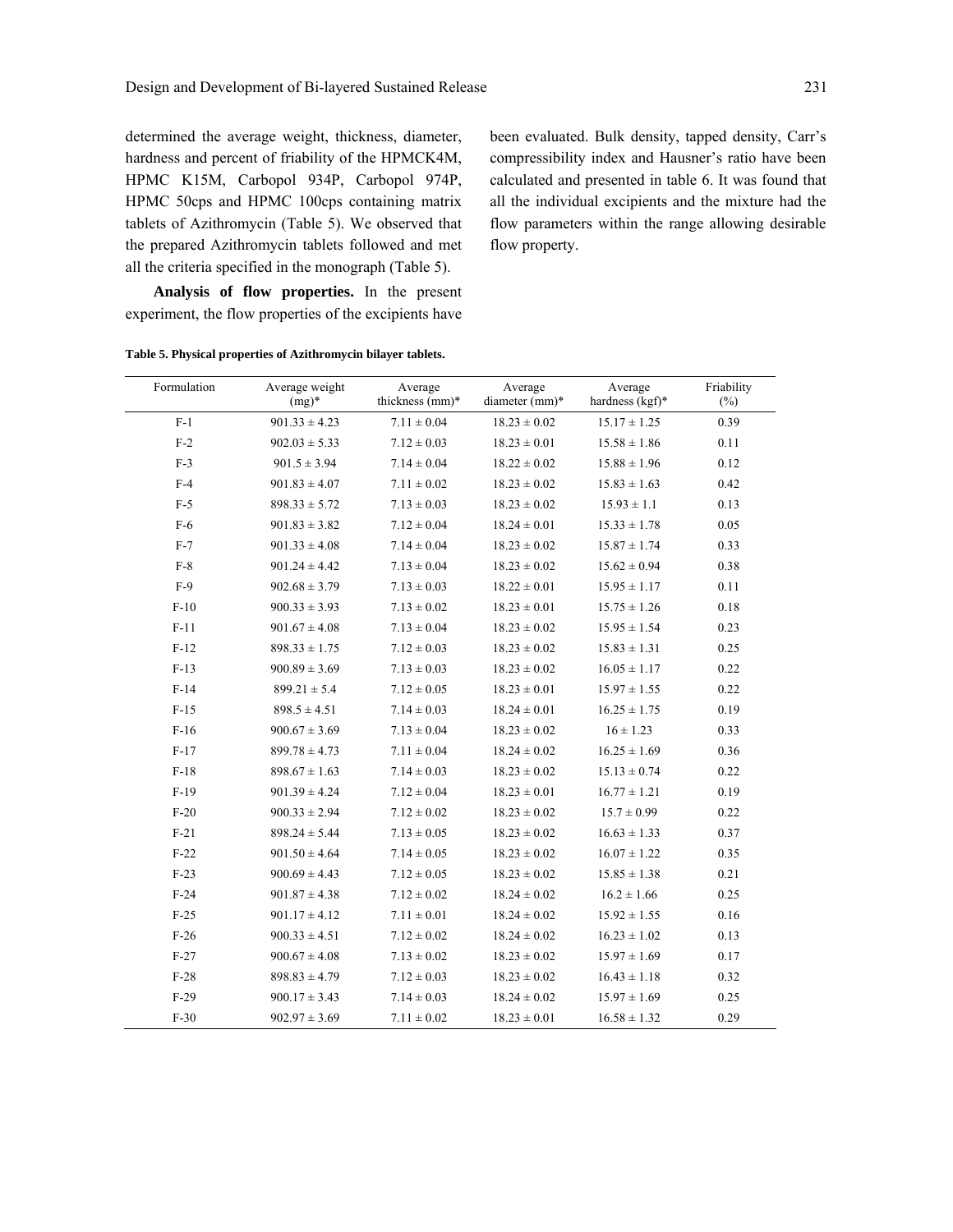| Formulation | <b>Bulk</b> density<br>(gm/ml) | Tapped<br>density<br>(gm/ml) | Compressibility Index<br>$(\%)$ | Hausner's ratio | Angle of<br>repose |
|-------------|--------------------------------|------------------------------|---------------------------------|-----------------|--------------------|
| $F-1$       | 0.523                          | 0.561                        | 6.77                            | 1.07            | 22.5               |
| $F-2$       | 0.542                          | 0.582                        | 6.87                            | 1.07            | 23.1               |
| $F-3$       | 0.533                          | 0.571                        | 6.65                            | 1.07            | 22.1               |
| $F-4$       | 0.556                          | 0.597                        | 6.87                            | 1.07            | 22.8               |
| $F-5$       | 0.543                          | 0.586                        | 7.34                            | 1.08            | 20.5               |
| $F-6$       | 0.576                          | 0.617                        | 6.65                            | 1.07            | 19.6               |
| $F-7$       | 0.612                          | 0.662                        | 7.55                            | 1.08            | 22.7               |
| $F-8$       | 0.589                          | 0.624                        | 5.61                            | 1.06            | 22.5               |
| $F-9$       | 0.485                          | 0.523                        | 7.27                            | 1.08            | 20.6               |
| $F-10$      | 0.477                          | 0.511                        | 6.65                            | 1.07            | 21.3               |
| $F-11$      | 0.525                          | 0.556                        | 5.58                            | 1.06            | 22.3               |
| $F-12$      | 0.540                          | 0.575                        | 6.09                            | 1.06            | 22.9               |
| $F-13$      | 0.531                          | 0.563                        | 5.68                            | 1.06            | 21.7               |
| $F-14$      | 0.555                          | 0.591                        | 6.09                            | 1.06            | 23.1               |
| $F-15$      | 0.539                          | 0.573                        | 5.93                            | 1.06            | 21.3               |
| $F-16$      | 0.570                          | 0.613                        | 7.01                            | 1.08            | 20.1               |
| $F-17$      | 0.605                          | 0.639                        | 5.32                            | 1.06            | 22.3               |
| $F-18$      | 0.581                          | 0.619                        | 6.14                            | 1.07            | 21.9               |
| $F-19$      | 0.576                          | 0.615                        | 6.34                            | 1.07            | 21.5               |
| $F-20$      | 0.556                          | 0.597                        | 6.87                            | 1.07            | 20.7               |
| $F-21$      | 0.495                          | 0.531                        | 6.78                            | 1.07            | 21.5               |
| $F-22$      | 0.510                          | 0.556                        | 8.27                            | 1.09            | 21.9               |
| $F-23$      | 0.512                          | 0.549                        | 6.74                            | 1.07            | 19.9               |
| $F-24$      | 0.499                          | 0.552                        | 9.60                            | 1.11            | 23.2               |
| $F-25$      | 0.522                          | 0.568                        | 8.10                            | 1.09            | 21.2               |
| $F-26$      | 0.521                          | 0.569                        | 8.44                            | 1.09            | 22.5               |
| $F-27$      | 0.513                          | 0.545                        | 5.87                            | 1.06            | 20.9               |
| $F-28$      | 0.500                          | 0.533                        | 6.19                            | 1.07            | 21.3               |
| $F-29$      | 0.568                          | 0.601                        | 5.49                            | 1.06            | 19.6               |
| $F-30$      | 0.569                          | 0.611                        | 6.87                            | 1.07            | 20.5               |

**Table 6. Characteristics of powder formulations.** 

**Table 7.** *In vitro* **dissolution data from formulations F1 to F30 of Azithromycin tablets.** 

| Polymer<br>name          | For-<br>mula-<br>tion | Drug release<br>with drug<br>polymer ratio<br>1:0.07(50mg) | For-<br>mula-<br>tion | Drug release<br>with drug<br>polymer ratio<br>$1: 0.09(60 \text{ mg})$ | For-<br>mula-<br>tion | Drug release<br>with drug<br>polymer ratio<br>$1: 0.11(70 \text{ mg})$ | For-<br>mula-<br>tion | Drug release<br>with drug<br>polymer ratio<br>$1: 0.12(80$ mg) | For-<br>mula-<br>tion | Drug release<br>with drug<br>polymer ratio<br>1: 0.14 (90 mg) |
|--------------------------|-----------------------|------------------------------------------------------------|-----------------------|------------------------------------------------------------------------|-----------------------|------------------------------------------------------------------------|-----------------------|----------------------------------------------------------------|-----------------------|---------------------------------------------------------------|
| <b>HPMC</b><br>K4M       | F1                    | 88.34%.                                                    | F <sub>2</sub>        | 71.78%                                                                 | F3                    | 66.48%                                                                 | F <sub>4</sub>        | 63.18%                                                         | F <sub>5</sub>        | 62.31%                                                        |
| <b>HPMC</b><br>K15M      | F <sub>6</sub>        | 86.35%.                                                    | F7                    | 72.71%                                                                 | F8                    | 64.28%                                                                 | F <sub>9</sub>        | 62.04%                                                         | F10                   | 66.67%                                                        |
| <b>HPMC</b><br>$50$ cps  | F11                   | 97.33%.                                                    | F12                   | 93.83%                                                                 | F13                   | 90.49%                                                                 | F14                   | 72.86%                                                         | F15                   | 71.87%                                                        |
| <b>HPMC</b><br>$100$ cps | F16                   | 96.34%                                                     | F17                   | 94.84%                                                                 | F18                   | 87.49%                                                                 | F19                   | 70.86%                                                         | F20                   | 73.83%                                                        |
| Carbopol<br>934P         | F21                   | 93.91%.                                                    | F22                   | 71.09%                                                                 | F23                   | 70.32%                                                                 | F <sub>24</sub>       | 63.71%                                                         | F25                   | 61.09%                                                        |
| Carbopol<br>974P         | F26                   | 84.78%.                                                    | F27                   | 75.27%                                                                 | F <sub>28</sub>       | 62.05%                                                                 | F <sub>29</sub>       | 59.46%                                                         | F30                   | 58.87%                                                        |

 *In vitro* **release rate of Azithromycin from the prepared bilayer tablets.** It was observed that use of different polymers influences the drug release

patterns. Formulations were prepared with batches F1-F5 containing HPMC K4M, F6-F10 with HPMC K15M, F11-F15 containing Carbopol 934P, F16-F20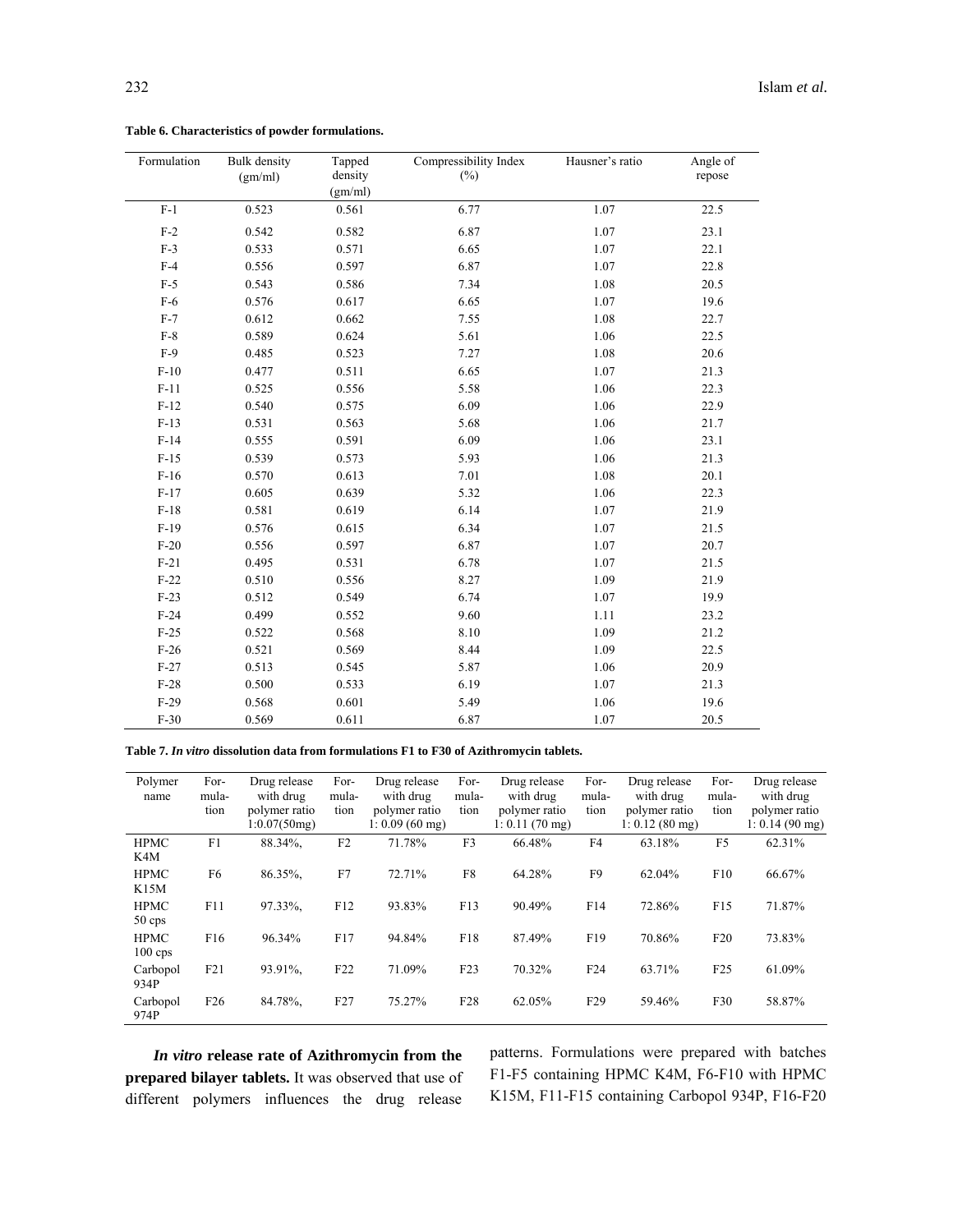containing Carbopol 947P, F21-F25 containing HPMC 50cps and F26-F30 containing HPMC 100cps.The release pattern of Azithromycin was monitored up to eight hours. Maximum release of Azithromycin was observed from F-11 (within 8 hours) as it contained 50 mg of HPMC 50cps with drug polymer ratio 1:0.07 and methyl cellulose 60 mg. Slowest release was found from F-30 which contained 90 mg of Carbopol 974P with drug polymer ratio 1:0.14 with methyl cellulose 20 mg. It can be seen that with the increase of the polymer and decrease of the methyl cellulose the release of the drug also decrease, it means drug release retardation is directly proportional to the concentration of the polymer and inversely proportional with methyl cellulose. Drug release with drug polymer ratio is shown in the table 6. In this study, optimum rate retarding action was obtained by incorporating 90mg of Carbopol 974P>HPMC K15M>Carbopol 934P>HPMC K4M>HPMC 50cps>HPMC 100cps.

On the other hand, maximum drug release was obtained by incorporating 50mg of HPMC 50 cps> HPMC 100 cps>Carbopol 934P> HPMC K4M> HPMC K15M>Carbopol 974P. It was found that, some polymers which allows fast release of drug at a lowest concentration, may produce significant drug retardation capability with the increase of the concentration e.g. HPMC 50 cps shows fast release at 50 mg concentration, but shows good retardation properties at 90 mg concentration. If the polymer level is too low, a complete gel layer may not form.12In most studies, increased polymer level in the formulation results in decreased drug-release rates. Higher polymer content in the matrix decreases the rate an extent of the drug release because of increased matrix strength and gel formation around the matrix.<sup>11-12</sup> In the present study carbopol polymer shows greater and reliable drug retardation ability compared to HPMC polymer.